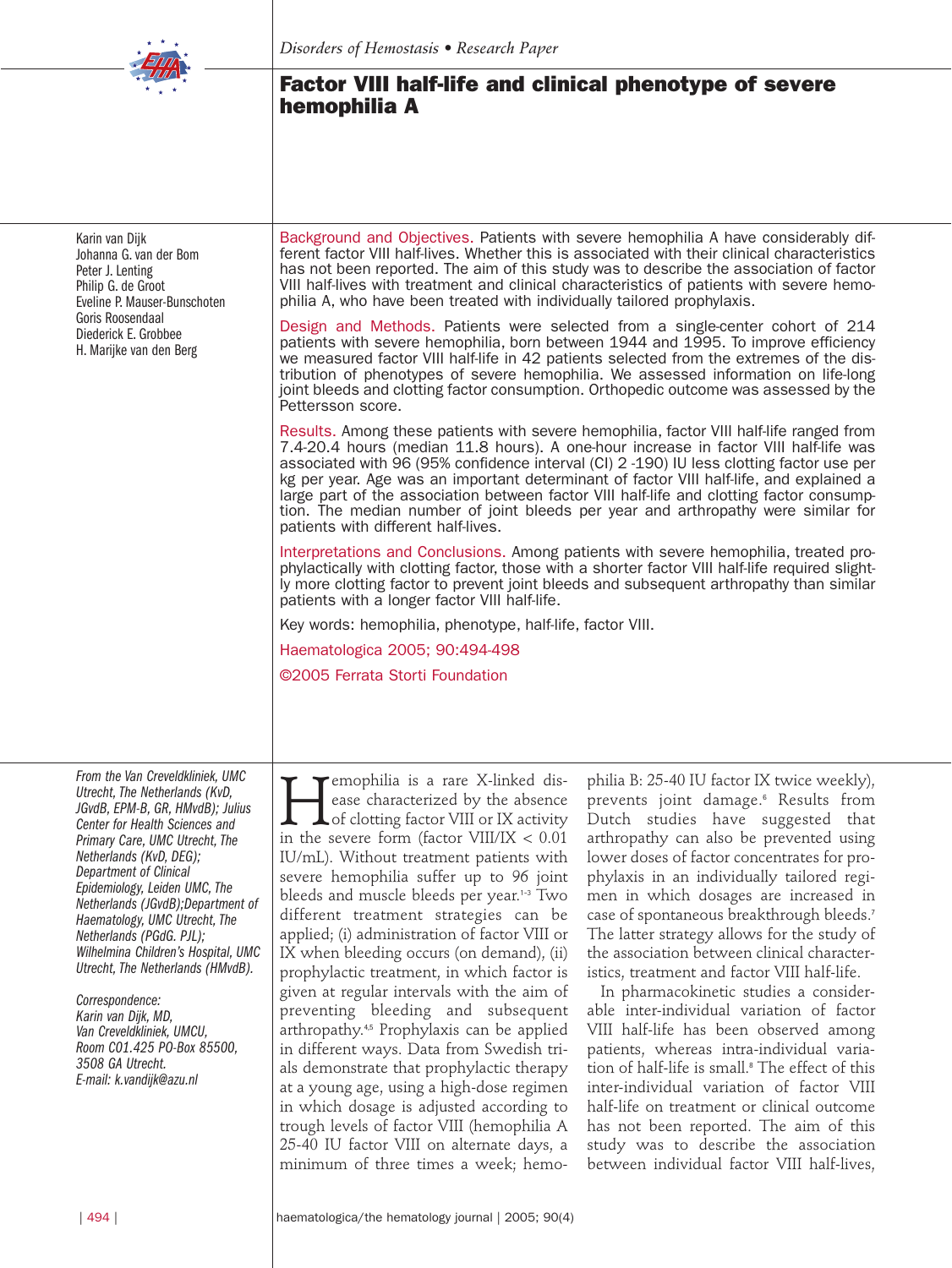treatment and clinical characteristics of patients with severe hemophilia A treated with individually tailored prophylactic regimens.

## **Design and Methods**

### *Study design and population*

Patients were selected from a previously described cohort of 214 patients with severe hemophilia, born between 1944 and 1995.<sup>9</sup> In short, all patients had been followed for at least 6 years, or more than 50 % of their total lifetime and visited our clinic during follow-up at least once yearly. X-rays of elbows, knees and ankles were performed every 5 years and scored according to the Pettersson score for radiological evaluation of joints as recommended by the World Federation of Hemophilia.<sup>10</sup> Each joint was attributed a minimum of 0 points (i.e. no arthropathy) to 13 points, resulting in a maximum total score of 78 points. Joints with arthrodeses, ankylosis or arthroplasty were assigned 13 points. All X-rays were scored by a single radiologist.

Patients who were HIV-positive, who had liver failure, low platelets, increased prothrombin time (PT), low factor V, signs of liver cirrhosis on ultrasound or who were known to have inhibitory antibodies against factor VIII were excluded. To improve efficiency we restricted measurements to 42 patients with either severe or relatively mild clinical phenotypes of severe hemophilia. Patients were selected from three different birth cohorts. A similar proportion of patients was selected from each birth cohort. The oldest patients, born between 1955 and 1965, were selected according to their last Pettersson score and the number of joints with arthropathy. Patients with the most ( $n=6$ ) and with the least ( $n=6$ ) affected joints were selected.

Patients born between 1965 and 1985 were selected according to a combination of three treatment characteristics.<sup>11</sup> For each patient we calculated a score:  $2 \times$  weekly dose (IU/kg/wk) on prophylaxis + 3 × the annual joint bleed frequency on prophylaxis  $-3 \times$  age at start of prophylaxis. Patients with the highest  $(n=10)$  and the lowest  $(n=10)$  scores were selected. The youngest patients, born between 1985 and 1995, were selected according to the age at which they experienced their first joint bleed. Patients with the youngest (n=5) and oldest (n=5) age at first joint bleed were selected. Eligible patients or parents were asked for informed consent. They were asked not to use factor VIII during the 72 hours before their visit for the assessment of factor VIII half-life. Two days before their visit to the clinic, patients were asked to complete a questionnaire to give information on their general health status and

use of medication in the preceding days. Since fever has been reported to increase half-life of factor VIII, febrile patients or those feeling ill were asked to postpone their visit for factor VIII half-life measurement until they had fully recovered.<sup>12</sup> Since bleeding and surgery are known to decrease factor VIII half-life, patients who had had a severe bleed or surgery during the past 3 months were asked to postpone their visit for 3 months.13,14 The Medical Ethics Committee of the University Medical Center Utrecht approved this study.

#### *Treatment strategy*

All patients were intended to receive prophylaxis, which was dosed according to individual bleeding patterns. Dosages were adjusted when breakthrough bleeds occurred.<sup>9</sup> Some patients, however, decided to interrupt or stop prophylaxis.<sup>11</sup> As prophylaxis was introduced in the 1970s, the oldest patients in this study had late access to this treatment.

#### *Blood collection and processing*

Blood samples were collected by atraumatic venipuncture without pressure into plastic tubes containing 0.109 M buffered trisodium citrate. The ratio of blood to anticoagulant was 9:1. To be sure that citrate tubes were filled without contamination from tissue fluids, the first 5 mL of blood was not used for clotting factor assays. A baseline blood sample was taken at t=0. To determine factor VIII half-life we infused 50 IU/kg of the factor VIII product regularly used by the patient. Fifteen patients used high purity plasma-derived factor VIII, 25 patients used recombinant factor VIII and 2 patients used B-domain deleted recombinant factor VIII. After infusion with factor VIII, blood samples were collected at 15, 30 minutes and 1, 3, 5, 24, 30, 48 and 60 hours.

The blood samples were centrifuged for 15 minutes at  $1500 \times g$  (2693 rpm) immediately and plasma was stored at –70°C.

#### *Laboratory assays*

A number of standard laboratory tests were performed at the Clinical Chemistry Department of our hospital. First, plasma concentrations of C-reactive protein (CRP) were determined to assess sub-clinical infection. Concentrations above 15 mg/L were considered increased. Second, hematocrit was measured and was considered normal from 20 to 55%. All hemostasis-related tests were performed at the Thrombosis and Hemostasis Diagnostic Laboratory of our institute. Factor VIII activity was determined using the one-stage method. Since inhibitory antibodies against factor VIII may influence factor VIII half-life,<sup>15</sup> the presence of these antibodies was assessed in pre-infusion samples using the Nijmegen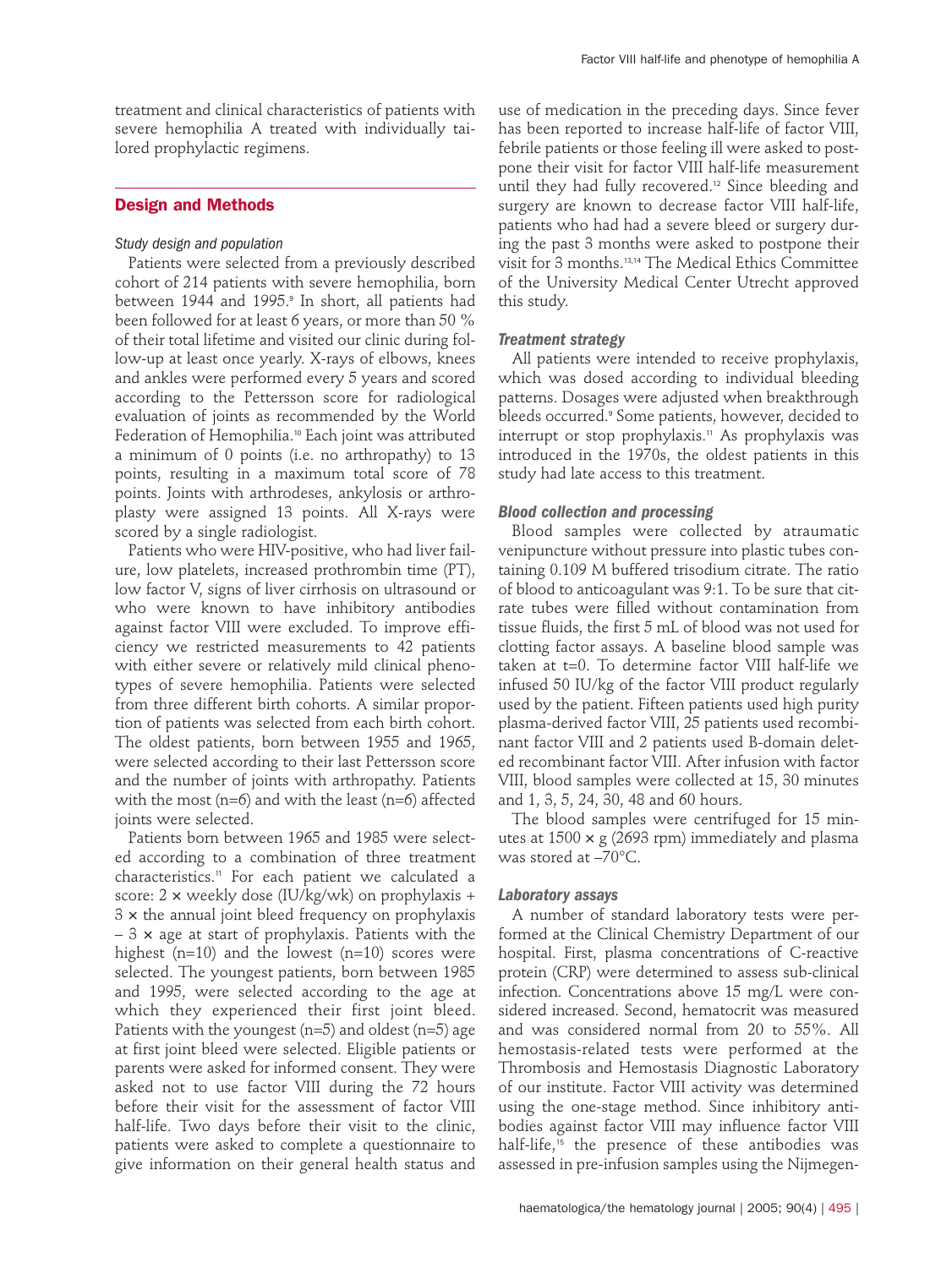variant of the Bethesda assay.16,17 Inhibitor concentrations of >0.3 Bethesda units (BU)/mL were considered positive. Pre-infusion von Willebrand factor (VWF) antigen levels were determined in a previously described immunosorbent assay using polyclonal antibodies.<sup>18</sup> Pooled plasma from 40 healthy donors was used as a reference.

# *Data analysis*

We used the pharmacokinetic program PK solutions 2.0 (Summit Research Services) to calculate factor VIII half-life. The last five years of follow-up were used to estimate annual clotting factor use (IU/kg/yr), number of joint bleeds per year and weekly dose on prophylaxis (IU/kg/wk). Linear regression analysis was used to assess the relation between clinical characteristics and factor VIII half-life and between factor VIII half-life and determinants of factor VIII half-life, such as age, blood group and VWF antigen. Factor VIII half-life on recombinant and plasma-derived products was compared using the independent sample T-test. A  $\chi^2$  test was used to compare the number of patients on recombinant products according to clinical phenotype. Since Pettersson scores showed a skewed distribution with many zero scores, a generalized linear model with gamma distribution and log link<sup>19</sup> was used to model the association between Pettersson score and factor VIII half-life. Furthermore, since Pettersson scores are highly dependent on age,<sup>20</sup> the findings were adjusted for age at Pettersson score.

# **Results**

Forty-two patients with severe hemophilia A were selected. CRP and hematocrit were normal in all patients and none of the patients had inhibitory antibodies against factor VIII. The mean age was 28.8 (standard deviation (SD) 11.8) years. Factor VIII halflife ranged from 7.4 to 20.4 hours (median 11.8 hours) and was similar for plasma-derived and recombinant products, being 11.8 and 13.3 hours, respectively  $(p=0.09)$ . Recombinant products were used by 67% of patients with a more severe clinical phenotype and by 52% of patients with a milder clinical phenotype (*p*=0.17). B-domain deleted products were only used by 2 of the patients with a more severe phenotype and its effect could therefore not be tested. Analyses including and excluding these 2 patients were similar.

### *Factor VIII half-life according to clinical phenotype*

The median factor VIII half-life was 12.8 hours (interquartile range (IQR) 11.0-14.7) among patients with a more severe clinical phenotype and 12.8 hours

Table 1. Clinical characteristics of patients with severe hemophilia A according to factor VIII half-life.

|                                                                                                                                                              |            | Factor VIII half-life Factor VIII half-life<br>> 12 h |                   | < 12                                      | р<br>value           |
|--------------------------------------------------------------------------------------------------------------------------------------------------------------|------------|-------------------------------------------------------|-------------------|-------------------------------------------|----------------------|
| n                                                                                                                                                            | 20         |                                                       | 22                |                                           |                      |
| Age (yr)                                                                                                                                                     | 21.9       | $(15.2 - 28.4)$                                       | 35.7              | $(22.7 - 43.8)$                           | 0.06                 |
| Weight (kg)                                                                                                                                                  | 67.0       | $(55.6 - 79.2)$                                       | 74.5              | $(64.2 - 85.3)$                           | 0.11                 |
| <b>Treatment characteristics</b><br>Age at start of prophylaxis (yr)<br>Annual clotting factor use<br>(IU/kg/yr)<br>Weekly dose on prophylaxis<br>(IU/kg/wk) | 4.5<br>44  | $(3.0 - 7.4)$<br>2217 (1589-2700)<br>$(35-55)$        | 8.7<br>1588<br>33 | $(5.0-18.2)$<br>$(816-2156)$<br>$(24-49)$ | 0.21<br>0.03<br>0.14 |
| Joint bleed frequency<br>(per year)                                                                                                                          | 2.9        | $(1.1 - 4.4)$                                         | 2.6               | $(1.0-4.8)$                               | 0.84                 |
| <b>Clinical manifestations</b><br>Age at first joint bleed (yr)<br>Pettersson score                                                                          | 2.0<br>0   | $(1.0-4.0)$<br>$(0-11)$                               | 2.1<br>15         | $(1.2 - 3.8)$<br>$(4-32)$                 | 0.38<br>0.90         |
| Plasma factors<br>VWF-Ag (IU/mL)<br>Blood group $0 \text{ [n (\%)]}$                                                                                         | 0.98<br>14 | $(0.81 - 1.19)$<br>(70)                               | 1.36<br>8         | $(1.14 - 1.80)$<br>(36)                   | ${}_{0.01}$<br>0.03  |

*Values are medians (IQR) or numbers (%). p: value adjusted for age at Petersson score.*

(IQR 11.0-14.3) among patients with a milder clinical phenotype  $(p=0.78)$ . The median age in these two groups was similar, being 27.7 and 29.8 years for patients with more severe and milder clinical phenotype, respectively  $(p=0.56)$ .

# *Clinical characteristics and factor VIII half-life*

The clinical characteristics of the study population according to strata of factor VIII half-life are presented in Table 1. Patients with a longer factor VIII half-life were older than patients with a shorter half-life. Similarly, weight tended to be higher in patients with a longer factor VIII half-life. The age at start of prophylaxis tended to be earlier in patients with shorter factor VIII half-life. The median annual factor VIII consumption per kg was higher in patients with a shorter factor VIII half-life. A one-hour increase in factor VIII half-life was associated with 96 (95%-confidence interval (CI) 2-190) IU less clotting factor use per kg per year (*p*<0.05) (Figure 1). Age was an important determinant of factor VIII half-life. After adjustment for age the association between factor VIII half life and clotting factor use reduced considerably; each hour increase in factor VIII half-life was associated with 36 (CI -41 to113) IU/kg/yr less clotting factor use (*p*=0.36). Accordingly, patients with a shorter factor VIII half-life tended to need a higher weekly dose on prophylaxis. The median annual joint bleed frequency was comparable between patients with a half-life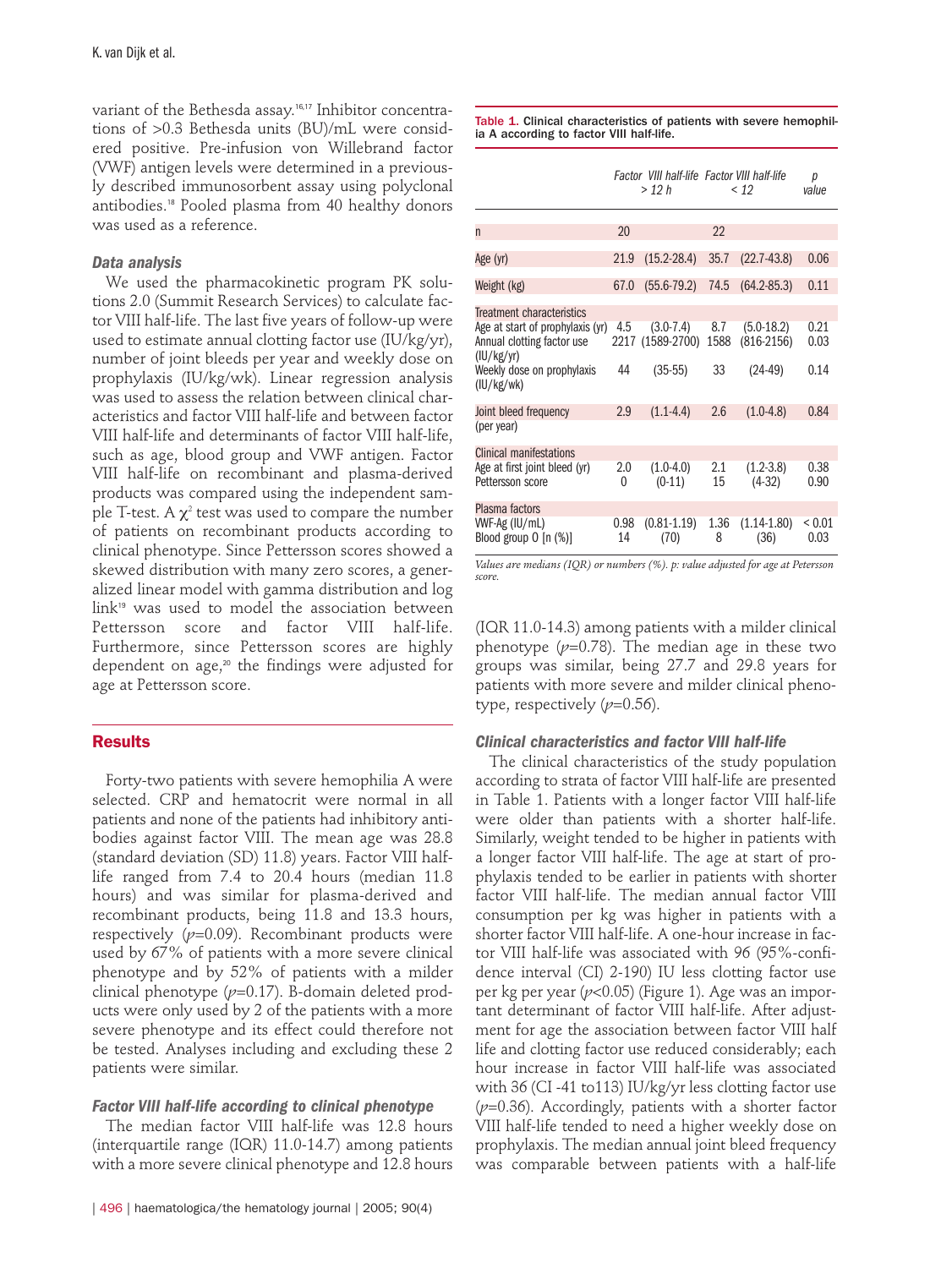

Figure 1. Half-life and annual clotting factor use.

shorter than 12 hours and patients with a factor VIII half-life longer than 12 hours. The age at the first joint bleed was similar in patients with a shorter and a longer factor VIII half-life. The median Pettersson score was 0 points (IQR 0-11) in patients with a factor VIII half-life shorter than 12 hours and 15 points (IQR 4-32) in patients with a factor VIII half-life longer than 12 hours ( $p=0.90$ ). Regression analyses with factor VIII half-life as a continuous variable and adjusted for age at Pettersson score showed that factor VIII half-life was not associated with Pettersson score (*results not shown*).

#### *Determinants of factor VIII half-life*

VWF:Ag and factor VIII half-life increased with age (Table 2). An increase of ten years in age was associated with an increase of 0.16 U/mL of VWF:Ag. Patients with blood group O had lower VWF:Ag. The mean VWF:Ag level in patients with blood group O was 1.09 U/mL (SD 0.25 U/mL), compared to 1.54 U/ml (SD 0.79 U/mL) in patients with other blood groups (*p*=0.02). As expected, patients with a higher VWF:Ag concentration had a longer factor VIII halflife. An increase of 0.10 U/mL VWF:Ag was associated with 16.6 (95%-CI: 9-24) minutes longer factor VIII half-life (*p*<0.01).

# **Discussion**

This study describes the association between factor VIII half-life and the clinical characteristics of patients with severe hemophilia. We found that shorter factor VIII half-life was associated with higher annual clot-

| Table 2. Factor VIII half-life and VWF:Ag according to age.     |                                  |                                                                   |                                                                     |  |  |  |
|-----------------------------------------------------------------|----------------------------------|-------------------------------------------------------------------|---------------------------------------------------------------------|--|--|--|
|                                                                 |                                  | Factor VIII half-life (h)                                         | VWF:Ag (IU/mL)                                                      |  |  |  |
| $10-20$ years<br>$20-30$ years<br>$>$ 30 years<br>$p$ for trend | $(n=13)$<br>$(n=12)$<br>$(n=17)$ | 11.2 (10.5-14.8)<br>11.5 (10.9-13.8)<br>13.7 (12.0-16.9)<br>0.063 | $1.13(0.89-1.27)$<br>1.08 (0.84-1.32)<br>$1.30(1.10-1.67)$<br>0.045 |  |  |  |

*Values are medians (IQR).*

ting factor use, which was largely explained by the association between age and factor VIII half-life. Among these prophylactically treated patients, joint bleed frequency and arthropathy as measured by the Pettersson score did not differ between patients with a shorter and patients with a longer factor VIII halflife. VWF and blood group were other determinants of factor VIII half-life.

This is the first study to describe the association between factor VIII half-life and clinical characteristics of severe hemophilia. Since it was too much effort to measure factor VIII half-life in all 214 patients, we restricted the study population to the extremes of the distribution of clinical phenotype of severe hemophilia. This selection does not influence the validity of the results, but provides a wide distribution of phenotypes and therefore a higher probability of detecting an association between clinical phenotype and factor VIII half-life. We selected patients with different ages in order to be able to study the effect of age on factor VIII half-life.

It may be argued that the potential role of non-neutralizing antibodies was not ruled out, since these were not detected by functional laboratory assays. However, none of the patients had a history of inhibitory antibodies and all patients had had more than 1000 exposures by the time of the factor VIII half-life measurement. It is therefore very unlikely that the patients in our study have non-neutralizing antibodies.<sup>21</sup>

We found that patients with a shorter factor VIII half-life needed more clotting factor in order to maintain a similar joint bleed frequency as that in patients with a longer factor VIII half-life. This association was for a large part explained by the influence of age on factor VIII half-life. The number of subjects in our study was too small to assess the association between factor VIII half-life and clotting factor consumption stratified for age.

Inter-individual variation of factor VIII half-life was in accordance with other reports: previously reported ranges vary between 2.6 and 30 hours.8,13,22-25 Limited data are available on factors responsible for the intraindividual variation in factor VIII half-life. We found that age was an important determinant of FVIII halflife. In contrast, Vlot *et al*. did not find an association